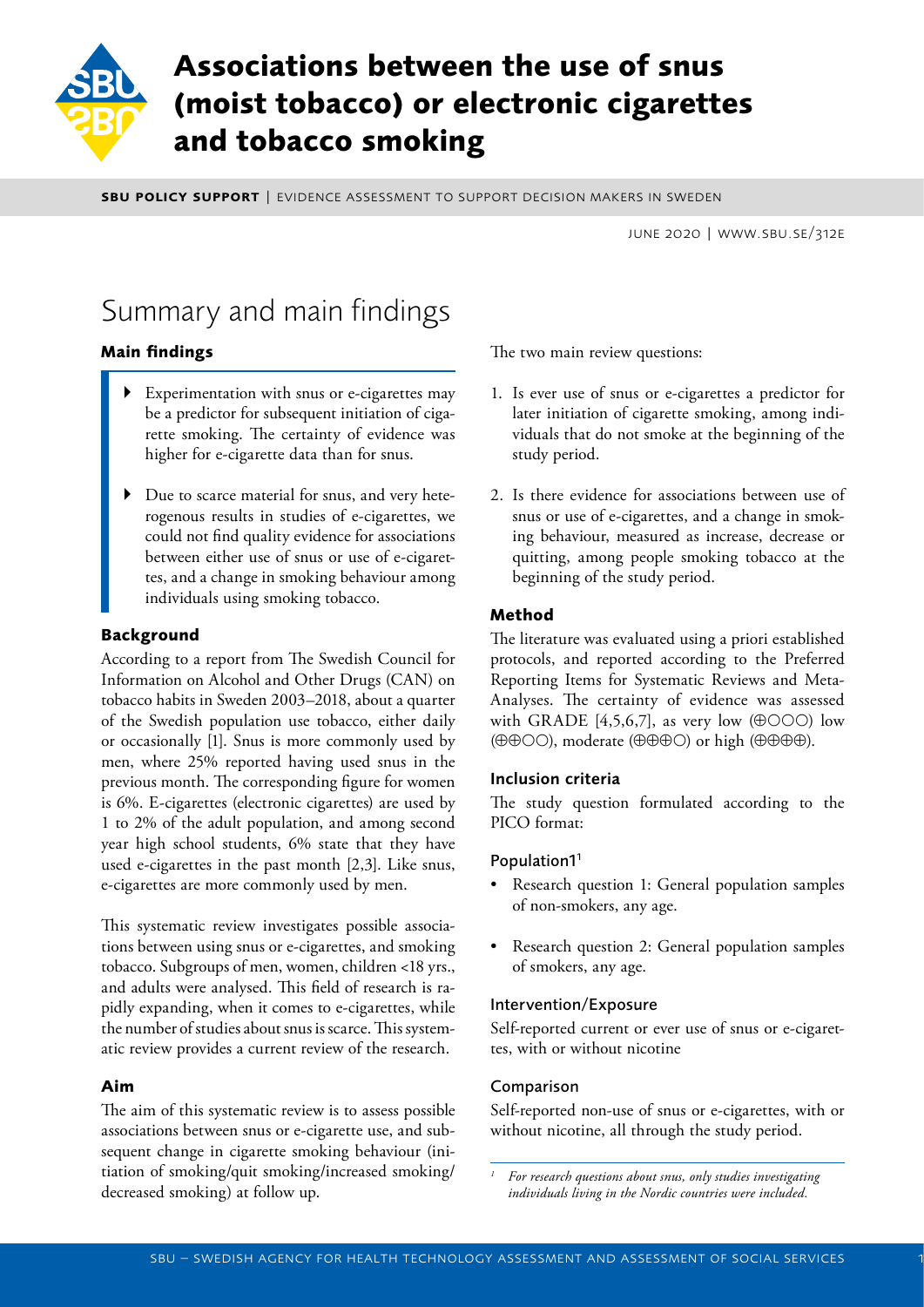#### Outcome

- Research question 1: Self-reported ever or current use of combustible tobacco products at follow up.
- Research question 2: Self-reported non-use, nonuse for at least 30 days, increased use or decreased use of combustible tobacco products at follow up.

## Study design

Studies reporting empirical results, with either longitudinal observational design with a minimum of 3 months of follow-up, or Randomised Control Studies (RCT); including general population samples; allowing for the comparison between users and non-users of snus or e-cigarettes.

## Language

English, Swedish, Norwegian, Danish.

## Search period

From 1998 to 2019. Final search November 11, 2019.

#### Databases searched

PubMed incl. Medline, EMBASE, Cochrane Library, Scopus, PubMed Health, NICE evidence search, PROSPERO, CRD, and PsycInfo

### Client/patient involvement

No

### **Results**

#### Literature search

There are 73 primary research articles included in the different analyses of this systematic review (Figur 1). Most of them are investigating research questions about e-cigarettes. Eight are investigating snus.

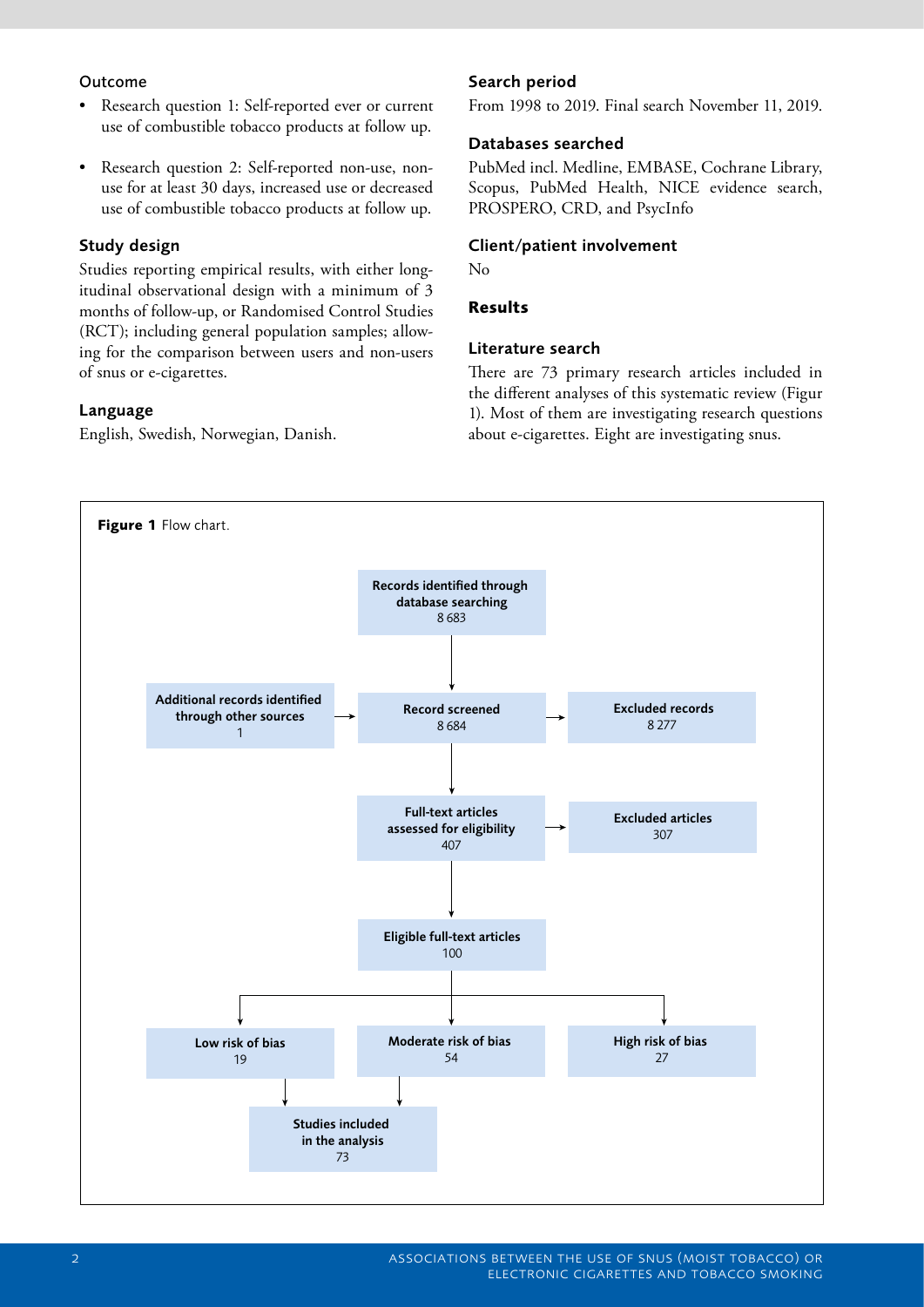#### Summary of results

An overview and summary of the main results is presented in Table 2 and 3.

#### Snus

It is possible that experimentation with snus may be a predictor for later initiation of cigarette smoking (certainty of evidence:  $\oplus \oplus \odot \odot$ ). However, association between experimentation with snus and current use of cigarettes was not found (certainty of evidence:  $\oplus$  OOO).

Due to scarce material it was not possible to draw any conclusions about associations between use of snus, and quitting smoking (certainty of evidence: ), or between use of snus and increased smoking (certainty of evidence:  $\oplus$ OOO). With the present inclusion criteria, no studies investigating associations between use of snus and quitting smoking for at least 30 days, or between use of snus and decreased smoking, were found.

### E-cigarettes

It is probable that experimentation with e-cigarettes may be a predictor for later initiation of cigarette smoking (certainty of evidence:  $\oplus \oplus \oplus \odot$ ). The certainty of evidence was higher among young individuals (<18 years) (certainty of evidence:  $\oplus \oplus \oplus \odot$ ) but could also be found among adults (certainty of evidence: ). Association between experimentation with e-cigarettes and current use of cigarettes was also found (certainty of evidence:  $\oplus \oplus \oplus \odot$ ).

Due to very variable results in the included studies that investigated e-cigarettes and changes in smoking behaviour, it was not possible to draw any conclusions about possible associations between e-cigarettes and quit smoking, quit smoking for at least 30 days, decreased smoking or increased smoking (certainty of evidence for all four outcomes:  $\oplus$ OOO).

**Table 1** Overview of main findings. The direction of association is shown if the certainty of evidence according to GRADE was  $(\oplus \oplus \odot \odot)$  or higher. Arrow pointing upwards: association between snus or e-cigarettes and a higher incidence of the outcome. Arrow pointing downwards: association between snus or e-cigarettes and a lower incidence of the outcome.

|              | <b>Baseline non-smokers</b>                |                                            |                                      | <b>Baseline smokers</b>                    |                                                              |                                            |                                            |
|--------------|--------------------------------------------|--------------------------------------------|--------------------------------------|--------------------------------------------|--------------------------------------------------------------|--------------------------------------------|--------------------------------------------|
|              | Outcome at<br>follow-up<br><b>Exposure</b> | <b>Initiation</b><br>of tobacco<br>smoking | <b>Current</b><br>tobacco<br>smoking | Quit<br>smoking                            | <b>Quit smoking</b><br>at least<br>30 days                   | <b>Decreased</b><br>smoking                | <b>Increased</b><br>smoking                |
|              | Research                                   | $\oplus$ $\oplus$ OO                       |                                      |                                            |                                                              |                                            |                                            |
| <b>Snus</b>  | question 1                                 |                                            | $\bigoplus$ OOO                      | <b>NA</b>                                  | <b>NA</b>                                                    | <b>NA</b>                                  | <b>NA</b>                                  |
|              | Research<br>question 2                     | <b>NA</b>                                  | <b>NA</b>                            | $\bigoplus$ OOO<br>Scarce<br>material      | No studies                                                   | No studies                                 | $\bigoplus$<br>Scarce<br>material          |
| E-cigarettes | Research<br>question 1                     | $\oplus \oplus \oplus \bigcirc$            | $\oplus \oplus \oplus \bigcirc$<br>↑ | <b>NA</b>                                  | <b>NA</b>                                                    | <b>NA</b>                                  | <b>NA</b>                                  |
|              | Research<br>question 2                     | <b>NA</b>                                  | <b>NA</b>                            | $\bigoplus$ OOO<br>Inconsistent<br>results | $\bigoplus$ $\bigodot$ $\bigodot$<br>Inconsistent<br>results | $\bigoplus$ OOO<br>Inconsistent<br>results | $\bigoplus$ OOO<br>Inconsistent<br>results |

Outcomes that are non-relevant to a specific research question are denoted by NA.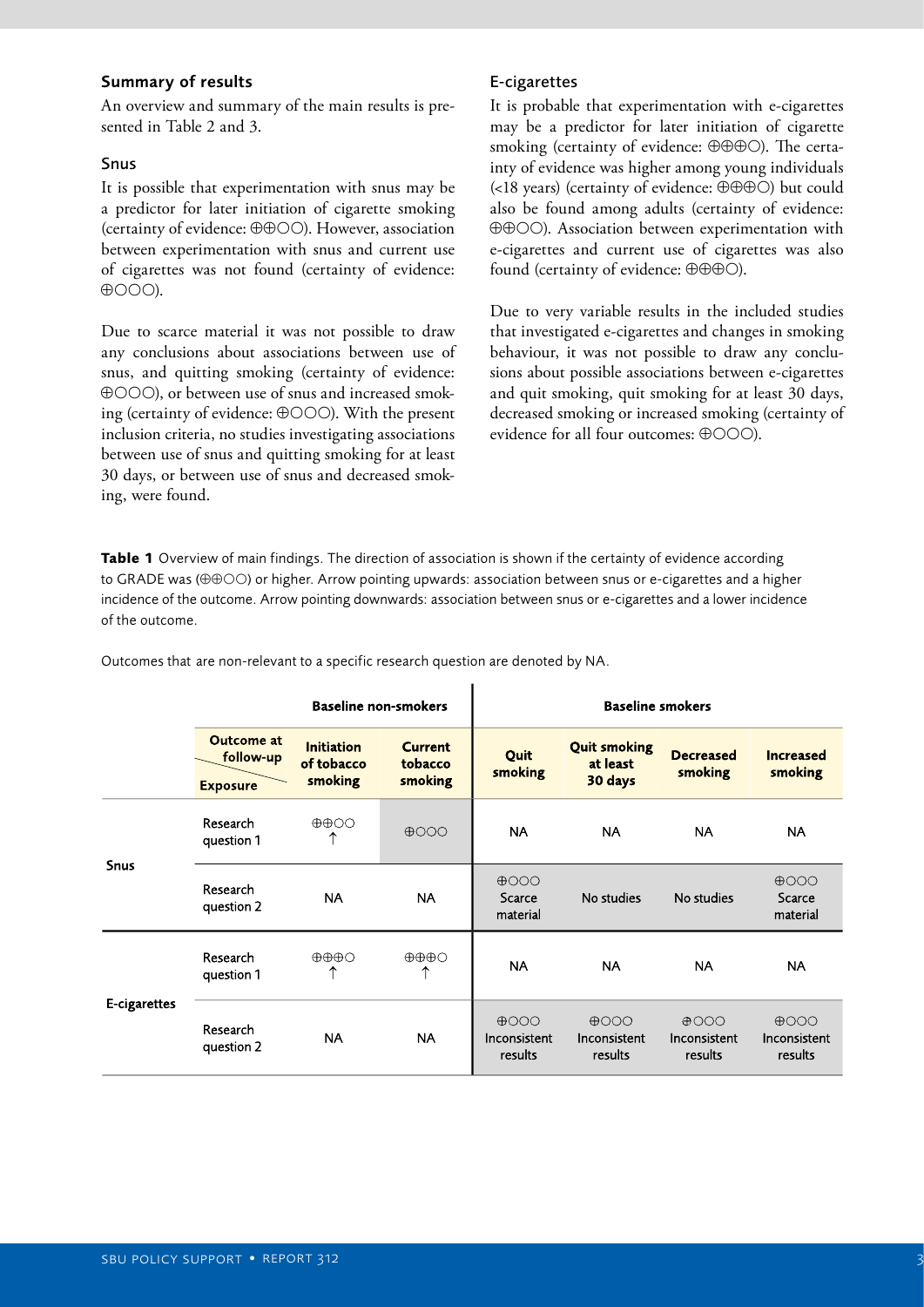| <b>Outcome</b>                                            | <b>Study design</b><br><b>Number of studies (with</b><br>unadjusted + adjusted data)<br><b>Number of participants</b> | <b>Results, Odds ratio</b><br>(95% CI)                                                                                                                                                                                   | <b>GRADE</b>                                 | <b>Comment</b>                                                                                               |
|-----------------------------------------------------------|-----------------------------------------------------------------------------------------------------------------------|--------------------------------------------------------------------------------------------------------------------------------------------------------------------------------------------------------------------------|----------------------------------------------|--------------------------------------------------------------------------------------------------------------|
| Snus and<br>initiation of<br>tobacco smoking              | Longitudinal observational design<br>$5(5+3)$<br>23 472                                                               | Unadjusted:<br>2.09 (1.57 to 2.79)<br>Adjusted:<br>2.48 (1.79 to 3.44)                                                                                                                                                   | <b>AAOO</b> abcd                             | It is possible that<br>Swedish snuff may<br>be a risk factor for<br>later initiation of<br>cigarette smoking |
| Snus and current<br>tobacco smoking                       | Longitudinal observational design<br>$3(3+3)$<br>3443                                                                 | Unadjusted:<br>2.16 (1.08 to 4.31)<br>Adjusted:<br>2.48 (1.79 to 3.44)                                                                                                                                                   | <b>AOOO</b> abcdf                            | Not enough data to<br>draw conclusions<br>about associations                                                 |
| Snus and<br>quitting smoking                              | Longitudinal observational design<br>$2(2+0)$<br>6350                                                                 | Unadjusted:<br>1.98 (1.72 to 2.28)<br>Adjusted:<br>No data                                                                                                                                                               | <b>OOO</b> acdfh                             | Not enough data to<br>draw conclusions<br>about associations                                                 |
| Snus and<br>increased<br>tobacco smoking                  | Longitudinal observational design<br>$1(0+1)$<br>No information                                                       | Unadjusted:<br>No data<br>Adjusted:<br>6.21 (3.20 to 12.05)                                                                                                                                                              | <b>AOOO</b> acdh                             | Not enough data to<br>draw conclusions<br>about associations                                                 |
| E-cigarettes<br>and initiation of<br>tobacco smoking      | Longitudinal observational design<br>22 (17+20)<br>89076                                                              | Unadjusted:<br>4.68 (3.64 to 6.02)<br>Adjusted:<br>3.37 (2.68 to 4.24)                                                                                                                                                   | $\oplus\oplus\oplus$ $\bigcirc$ <sup>a</sup> | It is probable that<br>e-cigarettes may<br>be a risk factor for<br>later initiation of<br>cigarette smoking  |
| E-cigarettes and<br>current tobacco<br>smoking            | Longitudinal observational design<br>$10(7+9)$<br>39086                                                               | Unadjusted:<br>3.51 (2.87 till 4.29)<br>Adjusted:<br>3.89 (2.16 till 7.00)                                                                                                                                               | $\oplus\oplus\oplus$ <sup>a</sup>            | It is probable that<br>e-cigarettes may<br>be a risk factor<br>for later current<br>cigarette smoking        |
| E-cigarettes<br>and quitting<br>smoking*                  | Longitudinal observational design<br>$28(18+14)$<br>39 147<br><b>RCT</b><br>8<br>3202                                 | Unadjusted:<br>0.99 (0.78 till 1.33)<br>Adjusted:<br>0.95 (0.70 till 1.28)<br>RCT:<br>1.78 (1.41 till 2.25)<br>Data not included in the<br>meta-analyses <sup>1</sup>                                                    | <b>AOOO</b> abegi                            | Data to diverse to<br>draw conclusions<br>about associations                                                 |
| E-cigarettes and<br>quitting smoking<br>at least 30 days* | Longitudinal observational design<br>$17(9+9)$<br>13 5 8 8<br><b>RCT</b><br>4<br>2368                                 | Unadjusted:<br>0.96 (0.77 till 1.19)<br>Adjusted:<br>0.86 (0.59 till 1.25)<br>RCT:<br>2.04 (1.51 till 2.77)<br>Data not included in the<br>meta-analyses <sup>1</sup>                                                    | <b>AOOO</b> abcegik                          | Data to diverse to<br>draw conclusions<br>about associations                                                 |
| E-cigarettes<br>and decreased<br>tobacco<br>smoking*      | Longitudinal observational design<br>$13(7+12)$<br>14817<br><b>RCT</b><br>7<br>2851                                   | Unadjusted:<br>1.22 (0.89 till 1.66)<br>Adjusted:<br>1.46 (1.03 till 2.08)<br>RCT:<br>OR:1.79 (1.26 till 2.55)<br>Mean Difference:<br>1.08 (-0.38 till 2.54)<br>Data not included in the<br>meta-analyses <sup>2,3</sup> | <b>OOO</b> abegij                            | Data to diverse to<br>draw conclusions<br>about associations                                                 |

**Table 2** Summary of main findings.

*The table continues on the next page*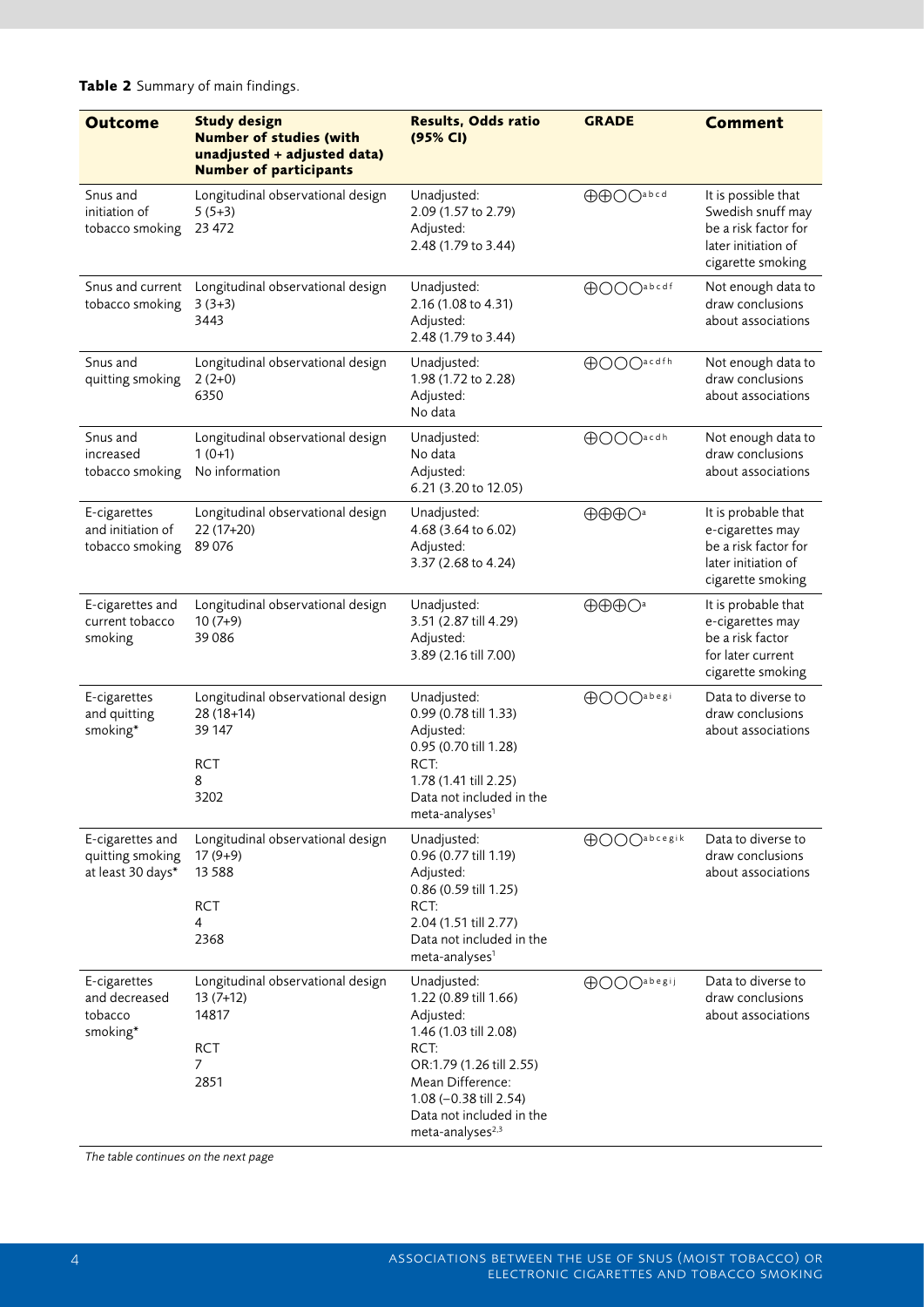#### **Table 2** continued

| <b>Outcome</b>                                       | <b>Study design</b><br><b>Number of studies (with</b><br>unadjusted + adjusted data)<br><b>Number of participants</b> | <b>Results, Odds ratio</b><br>(95% CI)                                                                                                                                                                         | <b>GRADE</b>                      | <b>Comment</b>                                               |
|------------------------------------------------------|-----------------------------------------------------------------------------------------------------------------------|----------------------------------------------------------------------------------------------------------------------------------------------------------------------------------------------------------------|-----------------------------------|--------------------------------------------------------------|
| E-cigarettes<br>and increased<br>tobacco<br>smoking* | Longitudinal observational design<br>$11(6+9)$<br>13 2 8 6<br><b>RCT</b><br>3<br>891                                  | Unadjusted:<br>1.79 (1.40 till 2.29)<br>Adjusted:<br>1.91 (1.36 till 2.69)<br>RCT:<br>OR: No data<br>Mean Difference:<br>$1.08$ (-0.38 till 2.54)<br>Data not included in the<br>meta-analyses: <sup>2,3</sup> | $\bigcap$ abcegij<br>$\oplus$ ( ) | Data to diverse to<br>draw conclusions<br>about associations |

*<sup>a</sup> Material with several deficits and limitations.*

*<sup>b</sup> The confidence interval for one or several of the included studies include the value for no association.*

*<sup>c</sup> The analysis is based on a limited amount of studies or participants*

*<sup>d</sup> One or several of the included studies include only one subcategory of the general population e.g. only men or only individuals younger than 18 years.*

*<sup>e</sup> Some of the included studies show a positive association, while others show a negative one.*

The time to follow-up is long, or varies a lot between studies, which makes the association between exposure and outcome less clear.<br><sup>8</sup> The confidence interval of the meta-analysis (unadjusted/adjusted/ continuous/ dichot *things, differences in population, availability of intervention, comparison alternatives).*

*<sup>j</sup> Variations in the way to define the outcome.*

*<sup>k</sup> The adjusted and unadjusted analyses differ both regarding which studies that are included in the meta-analyses, and their results.*

- *\* Also studies with data presented in forms that could not be transformed to either odds ratios or mean differences, were considered during the grading of evidence. These studies were not included in the meta-analyses but were incorporated narratively when appropriate, as follows:*
- *<sup>1</sup> Continuous abstinence rate measured between 9–24 weeks [8]. Smoking cessation was achieved by 28.0 percent of the participants in the group who were allocated to nicotine chewing gum and by 21.3 percent of the participants allocated to e-cigarettes. No statistically significant difference was seen between the groups.*
- *<sup>2</sup> Unadjusted data: One study (persons 12–17 years) indicates an association between e-cigarette use and increased use of smoking tobacco (frequency), the association is not statistically significant [9]. One study (adults) indicates an association between e-cigarette use and reduced use of smoking tobacco (quantity), the connection is statistically significant [10]. Two studies (adults) indicate an association between e-cigarette use and reduced use of smoking tobacco (quantity), the associations are not statistically significant [11,12].*
- *<sup>3</sup> Adjusted data: Two studies show an association between e-cigarette use and reduced use of smoking tobacco (frequency and quantity)*  [13] or (quantity) [10], the associations are statistically significant. Three studies indicate a link between e-cigarette use and reduced use of *smoking tobacco (quantity), the links are not statistically significant [11,12,14]. One study indicates an association between e-cigarette use*  and increased use of smoking tobacco (frequency and quantity), the link is statistically significant [15]. One study indicates a link between *e-cigarette use and increased use of smoking tobacco (frequency) [16,17], the link is not statistically significant.*

#### **Discussion**

This systematic review analyses possible associations between snus, e-cigarettes and the use of smoking tobacco in contexts transferable to Swedish conditions and to the population in general. For snus, only studies investigating use of snus in the Nordic countries are included. Studies on e-cigarettes have been included regardless of e-cigarette type or country of origin. No studies on e-cigarettes conducted in a Nordic context were found.

Our results show that there may be an association between using snus or e-cigarettes and later initiation of tobacco smoking. The certainty of evidence was higher for e-cigarette data than for snus.

It was however not possible to assess whether there is an association between use of snus or use of e-cigarettes and changed smoking habits among individuals using smoking tobacco. In the case of snus, this was due to the low number of primary studies investigating the possible association between snus and changes in smoking behaviour. In the case of e-cigarettes, it was due to very diverse results in the different primary studies included in the analyses. However, both the ongoing intensive research on e-cigarettes, and new studies about snus may change the current state of knowledge.

Based on the results of this systematic review, it is not possible to determine whether the associations found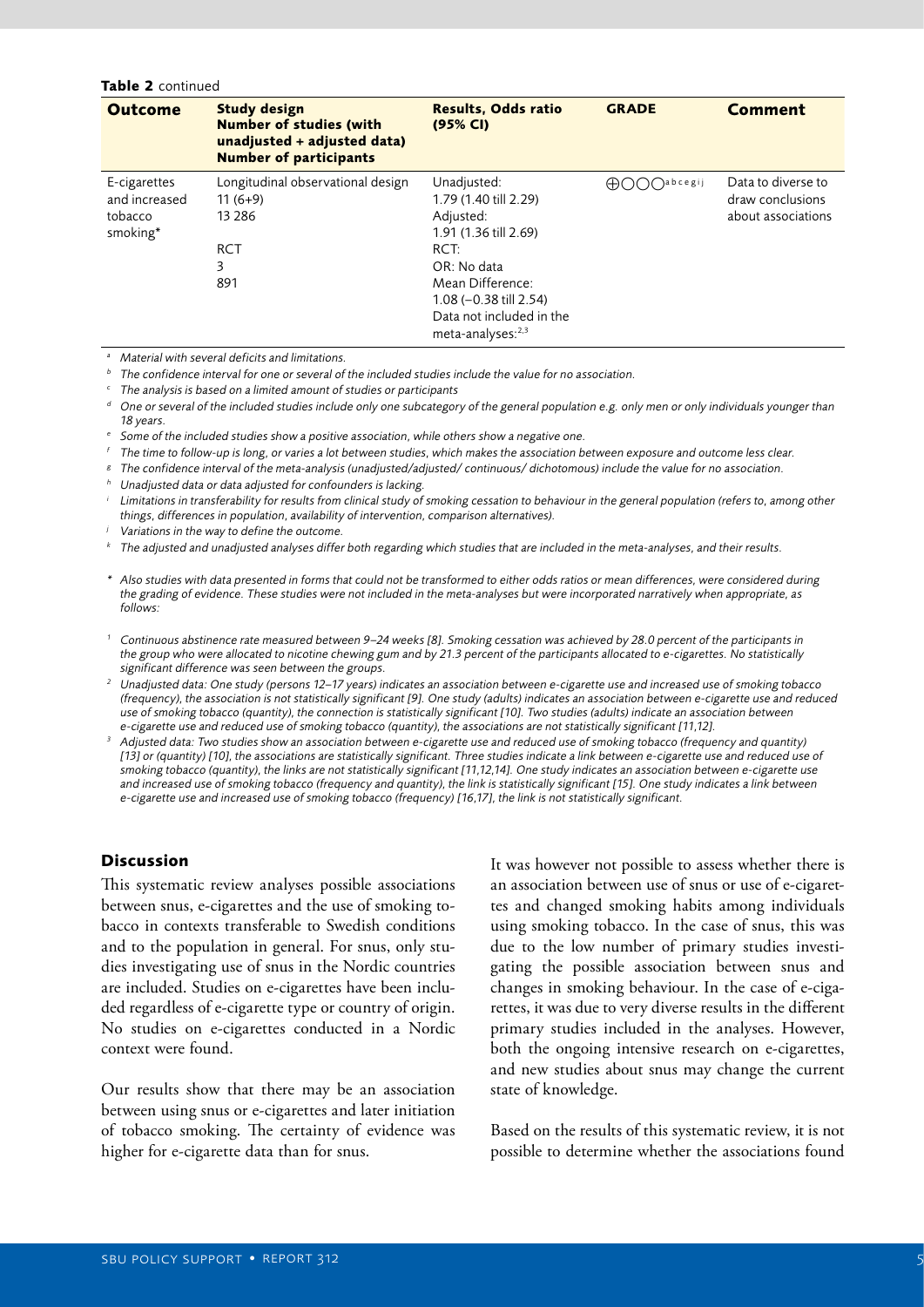in the material are causal, or mainly statistical relationships. In most of the included studies, it is possible that confounders affect the outcome. There may be underlying differences between the comparison groups that affect both the use of snus or e-cigarettes and the use of smoking tobacco. We have therefore not assessed the strength of the associations found, but only if there is an association or not. A non-significant result means that an association could not be statistically confirmed. It should not be interpreted as an evidence of no association. Based on the results of the systematic review, it is not possible to determine what the smoking habits of the population would have looked like if snus or e-cigarettes had not been on the market.

The purpose of this project has been to extract new knowledge. The report does not contain any proposals for changes in regulations or application of practice.

#### **References**

- 1. Centralförbundet för alkohol- och narkotikaupplysning, CAN. Tobaksvanor i Sverige 2003 2018. CAN-rapport 183. Red. Zetterqvist M & Ramstedt M. Stockholm. Tillgänglig från: https://www.can.se/publikationer/ tobaksvanor-i-sverige-2003–2018/.
- 2. Centralförbundet för alkohol- och narkotikaupplysning, CAN. Monitormätningarna. Tillgänglig från: https:// www.can.se/undersokningar/monitormatningarna/ Nedladdad 2020-02-10.
- 3. Centralförbundet för alkohol och narkotikaupplysning, CAN. Skolelevers drogvanor 2019. CAN-rapport 187. Red. Englund. A. Tillgänglig från: https://www.can.se/app/ uploads/2020/01/can-rapport-187-skolelevers-drogvanor-2019.pdf. Nedladdad 2020-04–29.
- 4. Atkins D, Best D, Briss PA, Eccles M, Falck-Ytter Y, Flottorp S, Guyatt GH, Harbour RT, Haugh MC, Henry D, Hill S, Jaeschke R, Leng G, Liberati A, Magrini N, Mason J, Middleton P, Mrukowicz J, O'Connell D, Oxman AD, Phillips B, Schunemann HJ, Edejer T, Varonen H, Vist GE, Williams JW Jr, Zaza S, Group GW, 2004. Grading quality of evidence and strength of recommendations. BMJ 328, 1490.
- 5. Guyatt GH, Oxman AD, Vist GE, Kunz R, Falck-Ytter Y, Alonso-Coello P, Schunemann H J, Group G W, 2008. GRADE: an emerging consensus on rating quality of evidence and strength of recommendations. BMJ 336, 924–6.
- 6. Morgan RL, Thayer KA, Santesso N, Holloway AC, Blain R, Eftim SE, Goldstone AE, Ross P, Ansari M, Akl EA, Filippini T, Hansell A, Meerpohl JJ, Mustafa RA, Verbeek J, Vinceti M, Whaley P, Schunemann H J, Group GW, 2019.

A risk of bias instrument for non-randomized studies of exposures: A users' guide to its application in the context of GRADE. Environ Int 122, 168–84.

- 7. Schunemann HJ, Cuello C, Akl EA, Mustafa RA, Meerpohl JJ, Thayer K, Morgan RL, Gartlehner G, Kunz R, Katikireddi SV, Sterne J, Higgins JP, Guyatt G, Group GW, 2019. GRADE guidelines: 18. How ROBINS-I and other tools to assess risk of bias in nonrandomized studies should be used to rate the certainty of a body of evidence. J Clin Epidemiol 111, 105–14.
- 8. Lee SH, Ahn SH, Cheong YS. Effect of Electronic Cigarettes on Smoking Reduction and Cessation in Korean Male Smokers: A Randomized Controlled Study. J Am Board Fam Med 2019;32:567–74.
- 9. Stanton CA, Bansal-Travers M, Johnson AL, Sharma E, Katz L, Ambrose BK, et al. Longitudinal e-Cigarette and Cigarette Use Among US Youth in the PATH Study (2013- 2015). JNCI: Journal of the National Cancer Institute 2019;111:1088–96.
- 10. Gomajee R, El-Khoury F, Goldberg M, Zins M, Lemogne C, Wiernik E, et al. Association between Electronic Cigarette Use and Smoking Reduction in France. JAMA Internal Medicine 2019;179:1193–200.
- 11. Flacco ME, Ferrante M, Fiore M, Marzuillo C, La Vecchia C, Gualano MR, et al. Cohort study of electronic cigarette use: Safety and effectiveness after 4 years of follow-up. Eur Rev Med Pharmacol Sci 2019;23:402–12.
- 12. Lozano P, Arillo-Santillán E, Barrientos-Gutiérrez I, Zavala-Arciniega L, Reynales-Shigematsu LM, Thrasher JF. E-cigarette use and its association with smoking reduction and cessation intentions among Mexican smokers. Salud Publica Mex 2019;61:276–85.
- 13. Buu A, Hu YH, Piper ME, Lin HC. The association between e-cigarette use characteristics and combustible cigarette consumption and dependence symptoms: Results from a national longitudinal study. Addict Behav 2018;84:69–74.
- 14. Weaver SR, Huang J, Pechacek TF, Heath JW, Ashley DL, Eriksen MP. Are electronic nicotine delivery systems helping cigarette smokers quit? Evidence from a prospective cohort study of U.S. adult smokers, 2015–2016. PLoS ONE 2018;13.
- 15. Doran N, Brikmanis K, Petersen A, Delucchi K, Al-Delaimy WK, Luczak S, et al. Does e-cigarette use predict cigarette escalation? A longitudinal study of young adult non-daily smokers. Preventive Medicine 2017;100:279–84.
- 16. Selya AS, Dierker L, Rose JS, Hedeker D, Mermelstein RJ. The Role of Nicotine Dependence in E-Cigarettes' Potential for Smoking Reduction. Nicotine Tob. Res 2018;20:1272–7.
- 17. Selya AS, Rose JS, Dierker L, Hedeker D, Mermelstein RJ. Evaluating the mutual pathways among electronic cigarette use, conventional smoking and nicotine dependence. Addiction 2018;113:325–33.